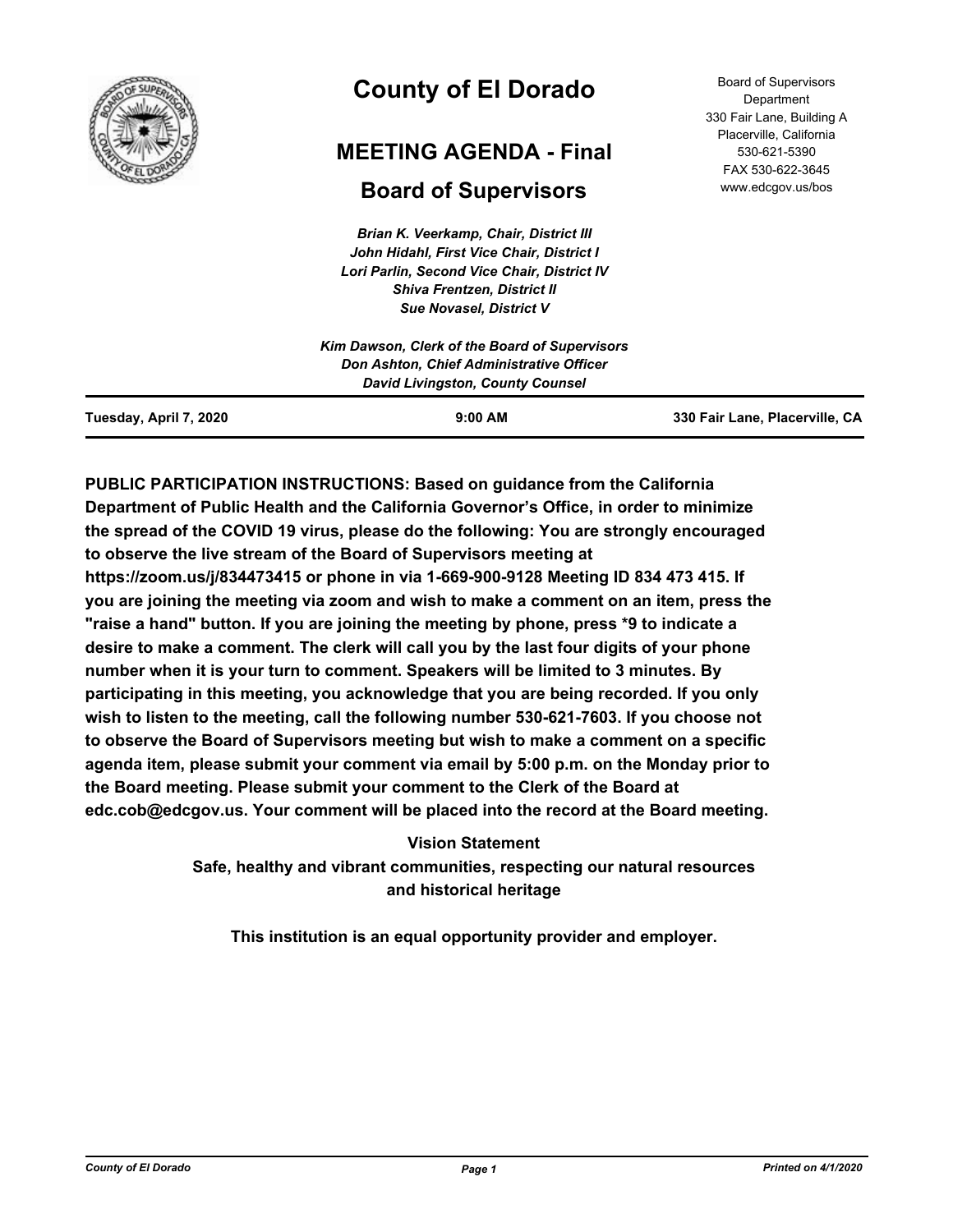Live Web Streaming and archiving of most Board of Supervisors meeting videos, all meeting agendas, supplemental materials and meeting minutes are available on the internet at: http://eldorado.legistar.com/Calendar.aspx (currently live streaming through this means is not available, please see instructions above to view the live stream)

To listen to open session portions of the meeting in real time, dial (530) 621-7603. This specialized dial in number is programmed for listening only and is operable when the audio system inside the meeting room is activated. Please be advised that callers will experience silence anytime the Board is not actively meeting, such as during Closed Session or break periods.

The County of El Dorado is committed to ensuring that persons with disabilities are provided the resources to participate in its public meetings. Please contact the office of the Clerk of the Board if you require accommodation at 530-621-5390 or via email, edc.cob@edcgov.us, preferably no less than 24 hours in advance of the meeting.

The Board of Supervisors is concerned that written information submitted to the Board the day of the Board meeting may not receive the attention it deserves. The Board Clerk cannot guarantee that any FAX, email, or mail received the day of the meeting will be delivered to the Board prior to action on the subject matter.

The Board meets simultaneously as the Board of Supervisors and the Board of Directors of the Air Quality Management District, In-Home Supportive Services, Public Housing Authority, Redevelopment Agency and other Special Districts.

For Purposes of the Brown Act § 54954.2 (a), the numbered items on this Agenda give a brief description of each item of business to be transacted or discussed. Recommendations of the staff, as shown, do not prevent the Board from taking other action.

Materials related to an item on this Agenda submitted to the Board of Supervisors after distribution of the agenda packet are available for inspection during normal business hours in the public viewing packet located in Building A, 330 Fair Lane, Placerville or in the Board Clerk's Office located at the same address. Such documents are also available on the Board of Supervisors' Meeting Agenda webpage subject to staff's ability to post the documents before the meeting.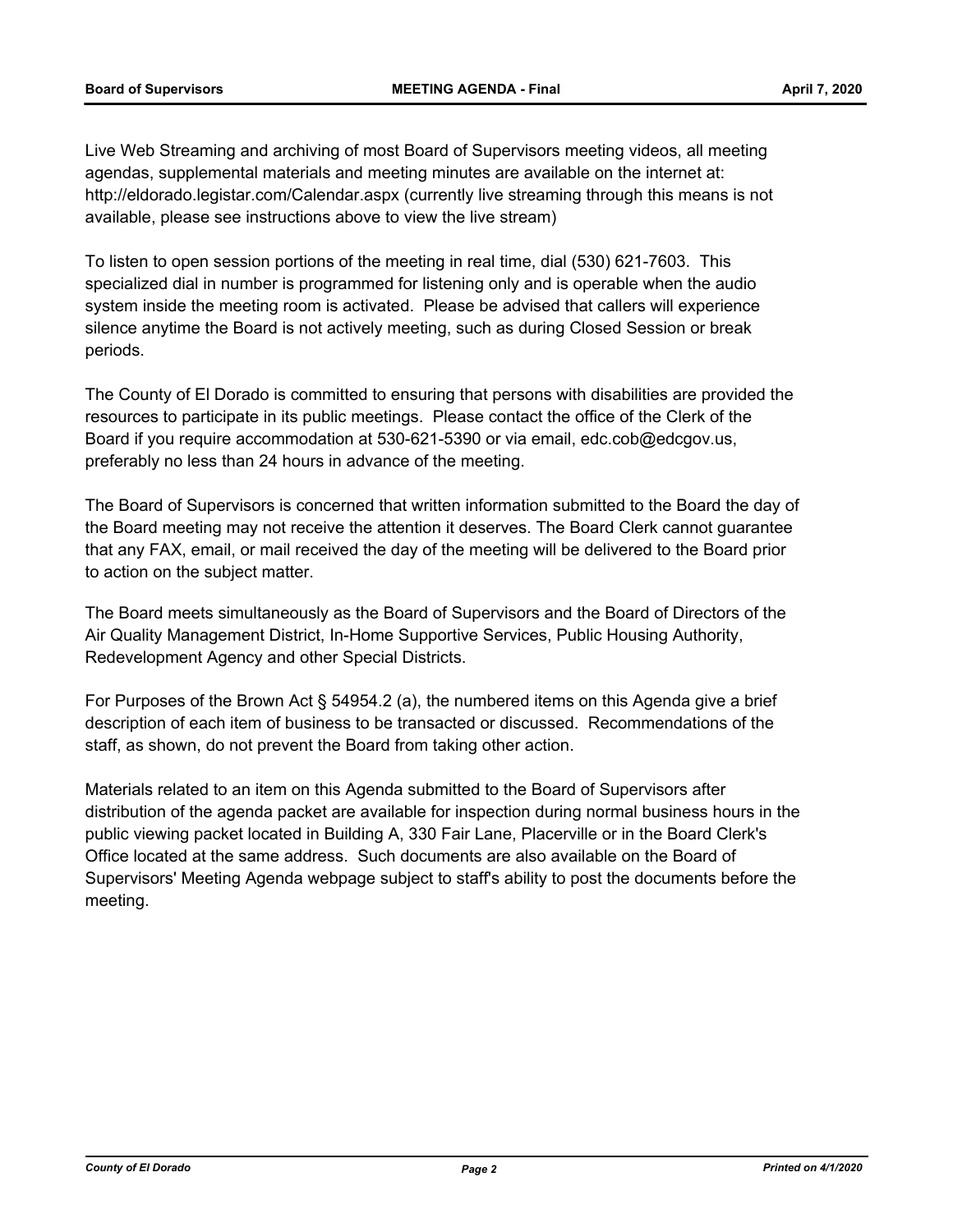### **PROTOCOLS FOR PUBLIC COMMENT**

Public comment will be received at designated periods as called by the Board Chair.

Public comment on items scheduled for Closed Session will be received before the Board recesses to Closed Session.

Except with the consent of the Board, individuals shall be allowed to speak to an item only once.

On December 5, 2017, the Board adopted the following protocol relative to public comment periods. The Board adopted minor revisions to the protocol on February 26, 2019, incorporated herein:

Time for public input will be provided at every Board of Supervisors meeting. Individuals will have three minutes to address the Board. Individuals authorized by organizations will have three minutes to present organizational positions and perspectives and may request additional time, up to five minutes. At the discretion of the Board, time to speak by any individual may be extended.

Public comment on certain agenda items designated and approved by the Board may be treated differently with specific time limits per speaker or a limit on the total amount of time designated for public comment. It is the intent of the Board that quasi-judicial matters have additional flexibility depending upon the nature of the issue. It is the practice of the Board to allocate 20 minutes for public comment during Open Forum and for each agenda item to be discussed. (Note: Unless designated on the agenda, there is no Open Forum period during Special Meetings.)

Individual Board members may ask clarifying questions but will not engage in substantive dialogue with persons providing input to the Board.

If a person providing input to the Board creates a disruption by refusing to follow Board guidelines, the Chair of the Board may take the following actions:

Step 1. Request the person adhere to Board guidelines. If the person refuses, the Chair may turn off the speaker's microphone.

Step 2. If the disruption continues, the Chair may order a recess of the Board meeting.

Step 3. If the disruption continues, the Chair may order the removal of the person from the Board meeting.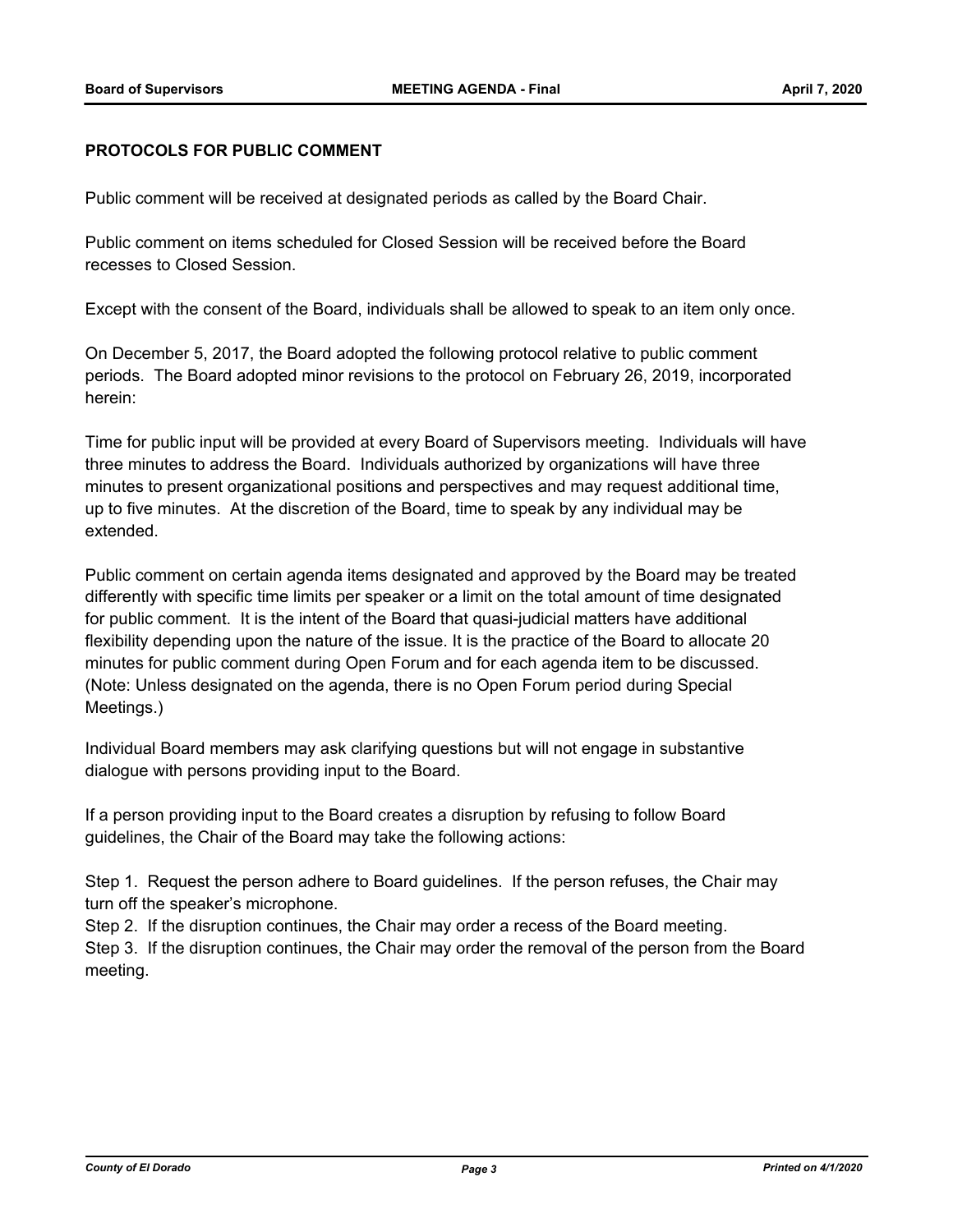### **9:00 A.M. - CALL TO ORDER**

#### **INVOCATION AND PLEDGE OF ALLEGIANCE TO THE FLAG**

#### **ADOPTION OF THE AGENDA AND APPROVAL OF CONSENT CALENDAR**

The Board may make any necessary additions, deletions or corrections to the agenda including moving items to or from the Consent Calendar and adopt the agenda and the Consent Calendar with one single vote. A Board member may request an item be removed from the Consent Calendar for discussion and separate Board action. At the appropriate time as called by the Board Chair, members of the public may make a comment on matters on the Consent Calendar prior to Board action.

#### **OPEN FORUM**

Open Forum is an opportunity for members of the public to address the Board of Supervisors on subject matter that is not on their meeting agenda and within their jurisdiction. Public comments during Open Forum are limited to three minutes per person. Individuals authorized by organizations will have three minutes to present organizational positions and perspectives and may request additional time, up to five minutes. The total amount of time reserved for Open Forum is 20 Minutes.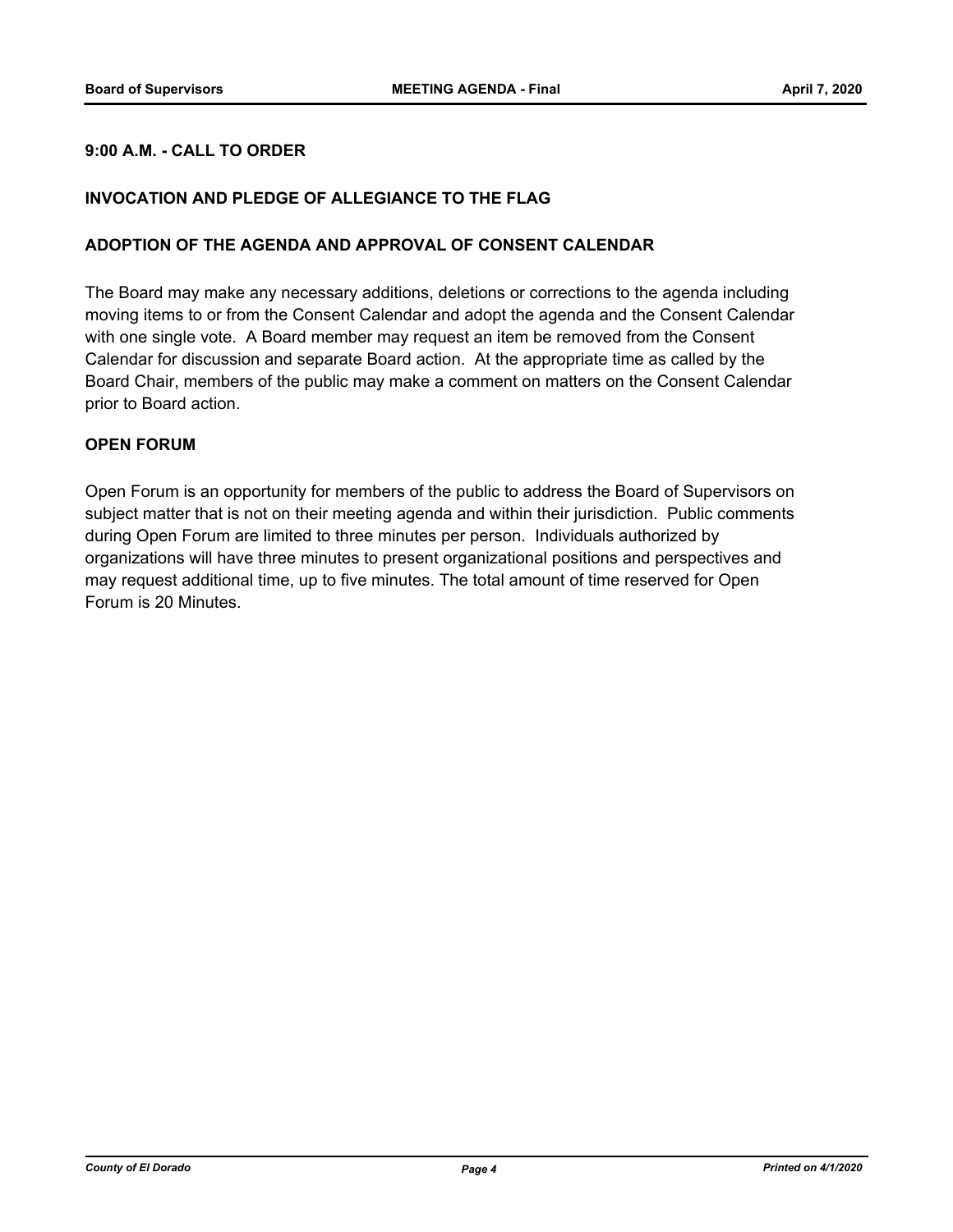#### **CONSENT CALENDAR**

**1.** [20-0473](http://eldorado.legistar.com/gateway.aspx?m=l&id=/matter.aspx?key=27679) Clerk of the Board recommending the Board approve the Minutes from the regular meeting of March 24, 2020.

#### **GENERAL GOVERNMENT - CONSENT ITEMS**

**2.** [20-0464](http://eldorado.legistar.com/gateway.aspx?m=l&id=/matter.aspx?key=27670) Chief Administrative Office recommending the Board: 1) Approve and adopt the new Assistant Director of Planning and Building class specification; 2) Adopt and authorize the Chair to sign Resolution **061-2020** to add one

FTE Assistant Director of Planning and Building allocation to the Planning and Building Department, effective the first payperiod following adoption; and

3) Direct that the related budget changes be incorporated in the FY 2020-21 Recommended Budget, to be effective July 1, 2020.

**FUNDING:** General Fund, with some cost recovery through Permit Fees and Fines.

**3.** [20-0310](http://eldorado.legistar.com/gateway.aspx?m=l&id=/matter.aspx?key=27515) Chief Administrative Office, Airport Administration, recommending the Board approve and authorize the Chair to sign County of El Dorado Airport Ground Lease Agreements for Portable Hangars located at the Placerville and Georgetown Airports, which require a rental fee to be paid at commencement of the Lease Agreement and annually thereafter, which are based on fees established by Board Resolution in effect at the time each lease payment is due, and provides upon Board execution for an initial lease term of ten years with two additional ten-year lease options, as follows:

> 1) Lease Agreement 2000, between the County and Lessee, Samuel M. Tennant, Jr., for a Rectangular Hangar located on Space H-34, representing use of 1,548 square feet of ground at the Placerville Airport, with a commencement rental fee due of \$1,523.28 (Attachment B); and 2) Lease Agreement 2001, between the County and Lessee, Steven Clegg and Rachel Clegg, for a Single "T" Hangar located on Space SP-13, representing use of 812 square feet of ground at the Georgetown Airport, with a commencement rental fee due of \$792 (Attachment D). (4/5 vote required)

**FUNDING:** Placerville or Georgetown Airport Enterprise Fund - Fee Revenue.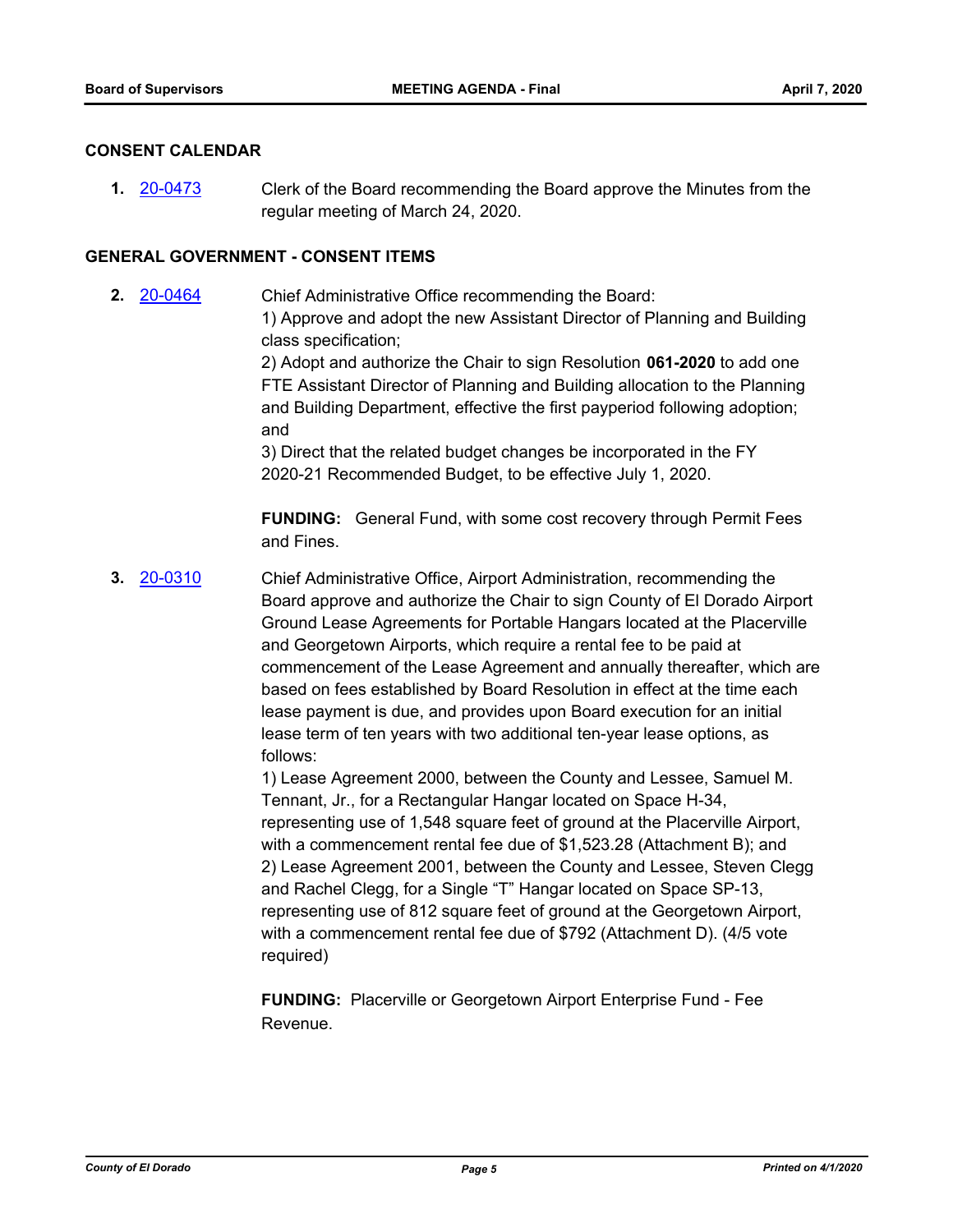**4.** [20-0486](http://eldorado.legistar.com/gateway.aspx?m=l&id=/matter.aspx?key=27692) Chief Administrative Office considering the current public health emergency event and potential impacts to County and State revenues, and in anticipation of changes to the Governor's Proposed Budget, to be released in May of 2020, which may affect County operations, recommending the Board: 1) Receive and file the attached updated Master Budget Calendar regarding the status of budget development; 2) Cancel the April 13, 2020, Special Meeting regarding Budget Development Status; and 3) Cancel the June 8, 2020, Budget Hearing, and set a new Special Meeting to conduct the required Budget Hearing for September 14, 2020.

#### **FUNDING:** Countywide Budget.

**5.** [20-0383](http://eldorado.legistar.com/gateway.aspx?m=l&id=/matter.aspx?key=27588) Chief Administrative Office, Emergency Medical Services and Emergency Preparedness and Response Division, recommending the Board approve and authorize the Purchasing Agent to sign Agreement 4583 with Richardson & Company, LLP, for financial auditing services for County's ambulance services providers, with a not to exceed amount of \$154,055 and expiration of June 30, 2024.

**FUNDING:** County Service Areas 3 and 7.

- **6.** [20-0478](http://eldorado.legistar.com/gateway.aspx?m=l&id=/matter.aspx?key=27684) Chief Administrative Office and Human Resources recommending the Board of Supervisors authorize the Chief Administrative Officer to increase vacation accrual caps up to 360 hours for staff working directly on the County's response to the COVID-19 pandemic.
- **7.** [20-0448](http://eldorado.legistar.com/gateway.aspx?m=l&id=/matter.aspx?key=27654) Chief Administrative Office, Parks Division, recommending the Board accept grant funding from the California Department of Parks and Recreation Office of Grants and Local Services, Statewide Park Program Prop 68 program for the Old Depot Bike Park located in the unincorporated area of El Dorado County for a total of \$2,030,000 for the period of July 1, 2018 - June 30, 2022, and authorize the Deputy Chief Administrative Officer to execute the Grant Contract/Agreements and any amendments that do not change the dollar amount of said Agreements.

**FUNDING:** State Parks and Recreation, Statewide Park Program Prop 68 Grant Funding.

**8.** [20-0386](http://eldorado.legistar.com/gateway.aspx?m=l&id=/matter.aspx?key=27591) Chief Administrative Office, Procurement and Contracts Division, presenting a list of County surplus property and recommending the Board so declare and authorize disposal of same in accordance with the procedures outlined in the County's Purchasing Ordinance, Chapter 3.12 and Section 3.12.220 thereof.

**FUNDING:** Various.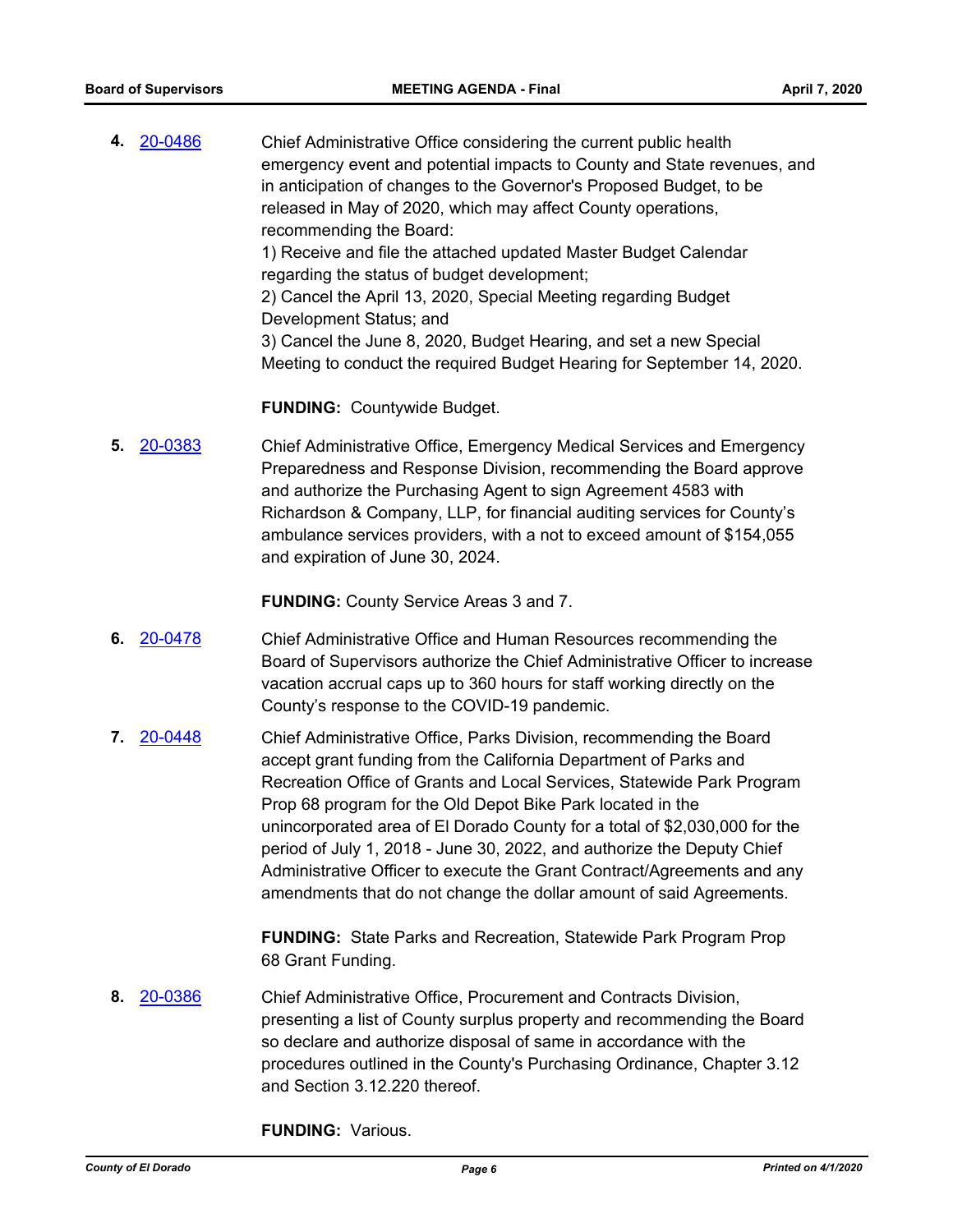| 20-0385<br>9.      | Chief Administrative Office and Sheriff's Office recommending the Board<br>approve and authorize the Chair to execute an agreement in the amount of<br>\$27,151.11 with the Counties of Contra Costa, Nevada, Sacramento,<br>Solano, Sutter, and Yolo to share the costs of a study of the feasibility of a<br>regional mental health correctional facility.                                                                                                                                                                      |
|--------------------|-----------------------------------------------------------------------------------------------------------------------------------------------------------------------------------------------------------------------------------------------------------------------------------------------------------------------------------------------------------------------------------------------------------------------------------------------------------------------------------------------------------------------------------|
|                    | <b>FUNDING:</b> Sheriff's Custody Services special revenue fund.                                                                                                                                                                                                                                                                                                                                                                                                                                                                  |
| 10. 20-0392        | Human Resources Department recommending the Board:<br>1) Make findings that is necessary to contract out to provide workplace<br>investigations and training services on an "as requested" basis as the work<br>must be completed in limited timeframes in accordance with Ordinance<br>3.13.30; and<br>2) Approve and authorize the Purchasing Agent to sign agreement 4730<br>with Boucher Labor and Employment Law for investigative services with a<br>total not-to-exceed amount of \$210,000 for the term of four years.    |
|                    | <b>FUNDING: General Fund.</b>                                                                                                                                                                                                                                                                                                                                                                                                                                                                                                     |
| 11. 20-0456        | Human Resources Department recommending the Board adopt and<br>authorize the Chair to sign Resolution 060-2020, amending the Authorized<br>Personnel Allocation to:<br>1) Delete a vacant 1.0 FTE Department Analyst I/II position from Health and<br>Human Services Agency (HHSA);<br>2) Add 1.0 FTE Human Resources Technician position to Human<br>Resources (HR); and<br>3) Provide authorization to the Director of Human Resources to make, if<br>needed, any technical corrections to the authorized personnel allocations |
|                    | for HHSA and HR.                                                                                                                                                                                                                                                                                                                                                                                                                                                                                                                  |
|                    | <b>FUNDING:</b> General fund with partial cost recovery in future years through<br>the A-87 Cost Plan.                                                                                                                                                                                                                                                                                                                                                                                                                            |
| <b>12. 20-0455</b> | Human Resources Department recommending the Board adopt and<br>authorize the Chair to sign Resolution 057-2020 to approve the deletion of<br>1.0 FTE vacant Department Analyst I/II allocation and the addition of 1.0<br>FTE Administrative Analyst I/II allocation in the Health and Human Services<br>Agency (HHSA) due to a lateral reclassification.                                                                                                                                                                         |
|                    | <b>FUNDING:</b> General Fund with reimbursement by HHSA programs through                                                                                                                                                                                                                                                                                                                                                                                                                                                          |

an Indirect Cost Rate.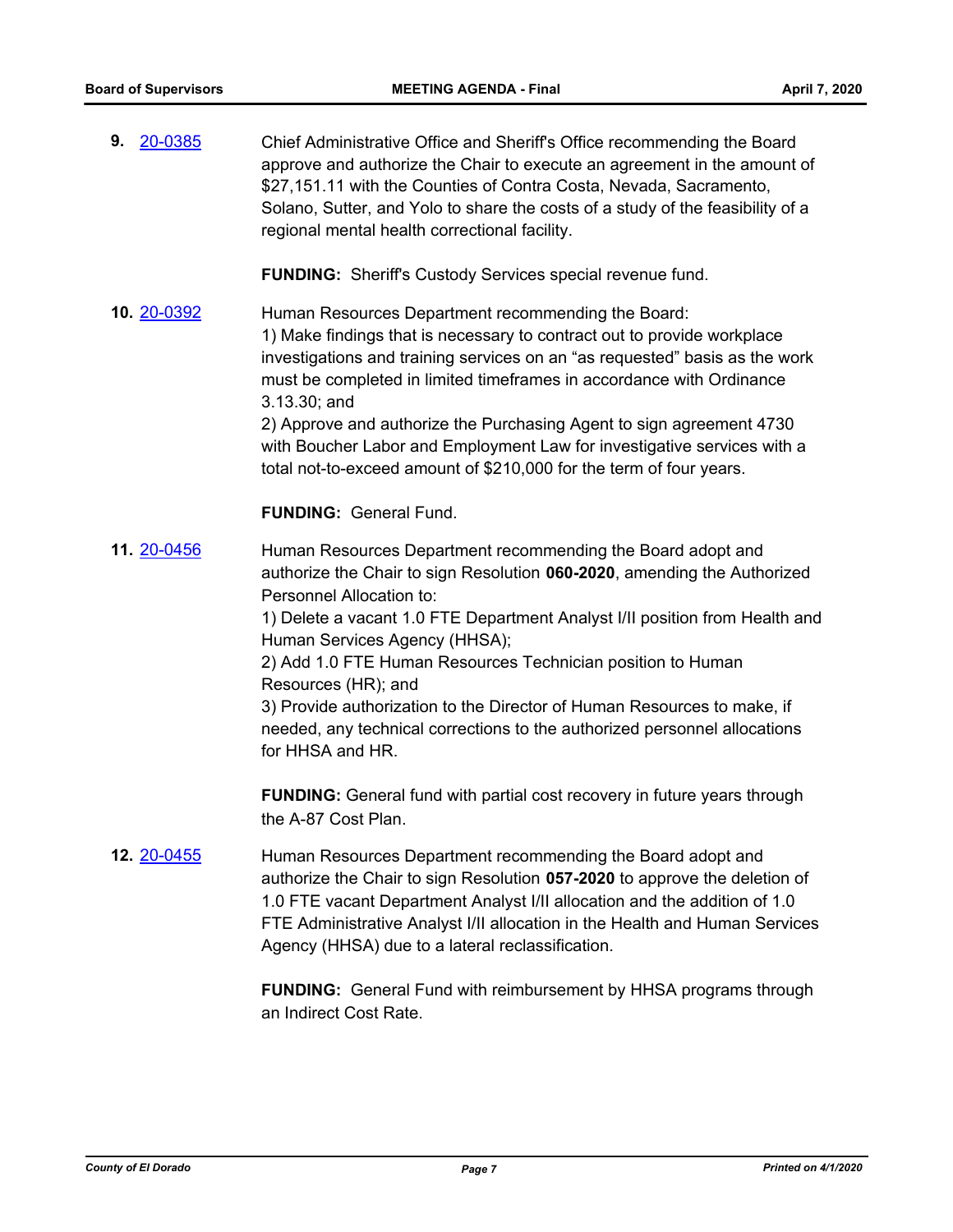**13.** [20-0394](http://eldorado.legistar.com/gateway.aspx?m=l&id=/matter.aspx?key=27599) Human Resources Department, Risk Management Division, recommending the Board approve and authorize the Chair to sign the attached budget transfer increasing use of fund balance and appropriations by \$55,000 in the Workers' Compensation Fund and \$55,000 in the Health Fund to fund increased salary and benefits. (4/5 vote required)

**FUNDING:** Workers' Compensation fund and Health Fund.

**14.** [20-0487](http://eldorado.legistar.com/gateway.aspx?m=l&id=/matter.aspx?key=27693) Supervisor Parlin recommending the Board authorize the Chair to sign a letter of support for Senate Bill 1191, related to organic waste management, allowing low population counties and rural jurisdictions to develop and implement alternative organic waste management programs.

**FUNDING:** N/A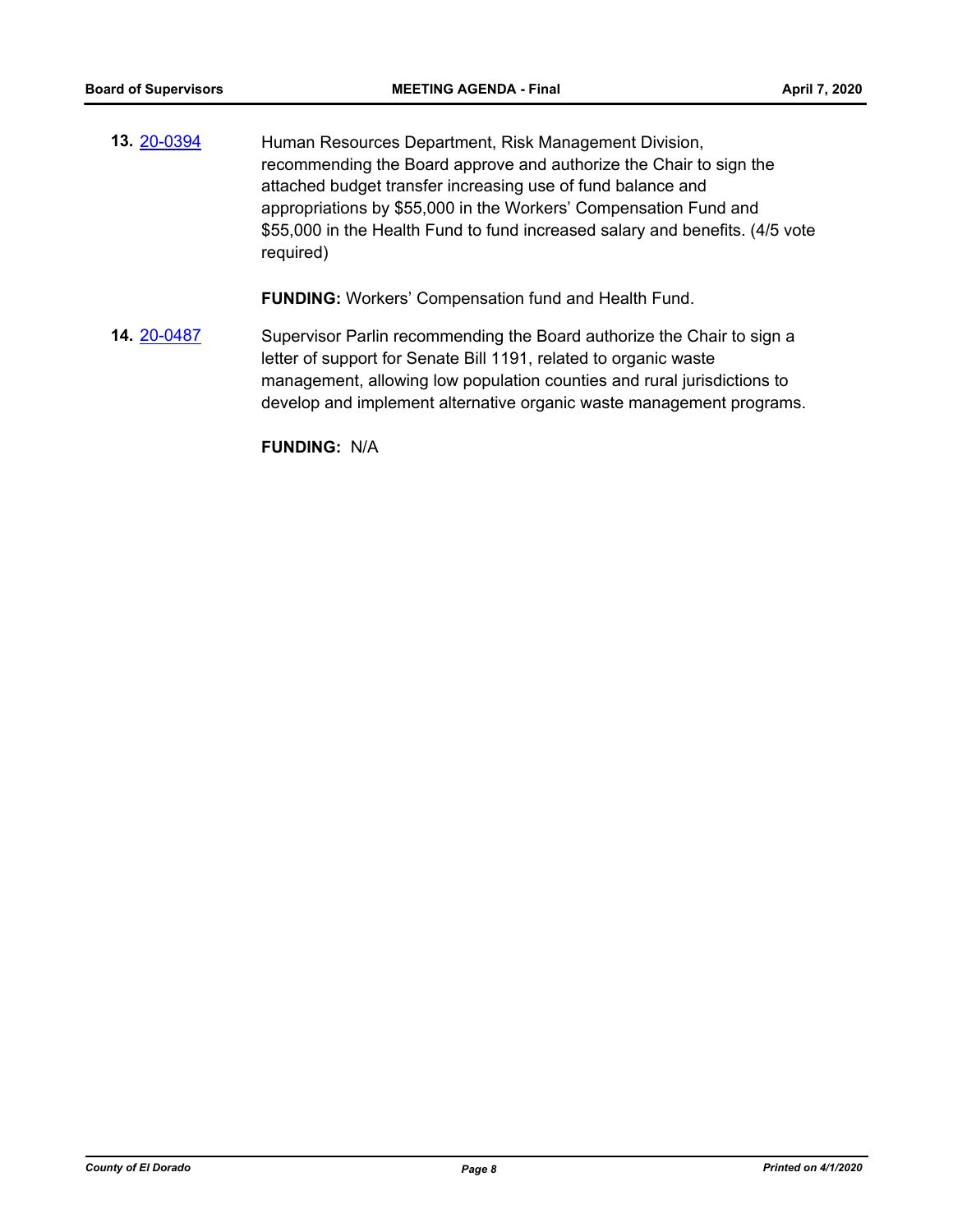#### **HEALTH AND HUMAN SERVICES - CONSENT ITEMS**

**15.** [20-0384](http://eldorado.legistar.com/gateway.aspx?m=l&id=/matter.aspx?key=27589) Health and Human Services Agency recommending the Board: 1) Approve and authorize the Chair to sign Resolution **058-2020** delegating authority to the Health and Human Services Agency Director, on of behalf of the County, to sign Standard Agreement 20-10005 and the accompanying forms with the California Department of Health Care Services for the County of El Dorado to provide County-Based Medi-Cal Administrative Activities, in the amount of \$2,250,000, for the term of three years from July 1, 2020 through June 30, 2023; 2) Delegate authority to the Director of the Health and Human Services Agency to execute further documents relating to Standard Agreement 20-10005, if any, provided they do not decrease the maximum dollar amount, do not change the term, and contingent upon approval by County Counsel and Risk Management; and 3) Authorize the Health and Human Services Agency Director, or Chief Fiscal Officer, to execute any fiscal or programmatic reports to said Agreement.

> **FUNDING:** California Department of Health Care Services Revenue Agreement.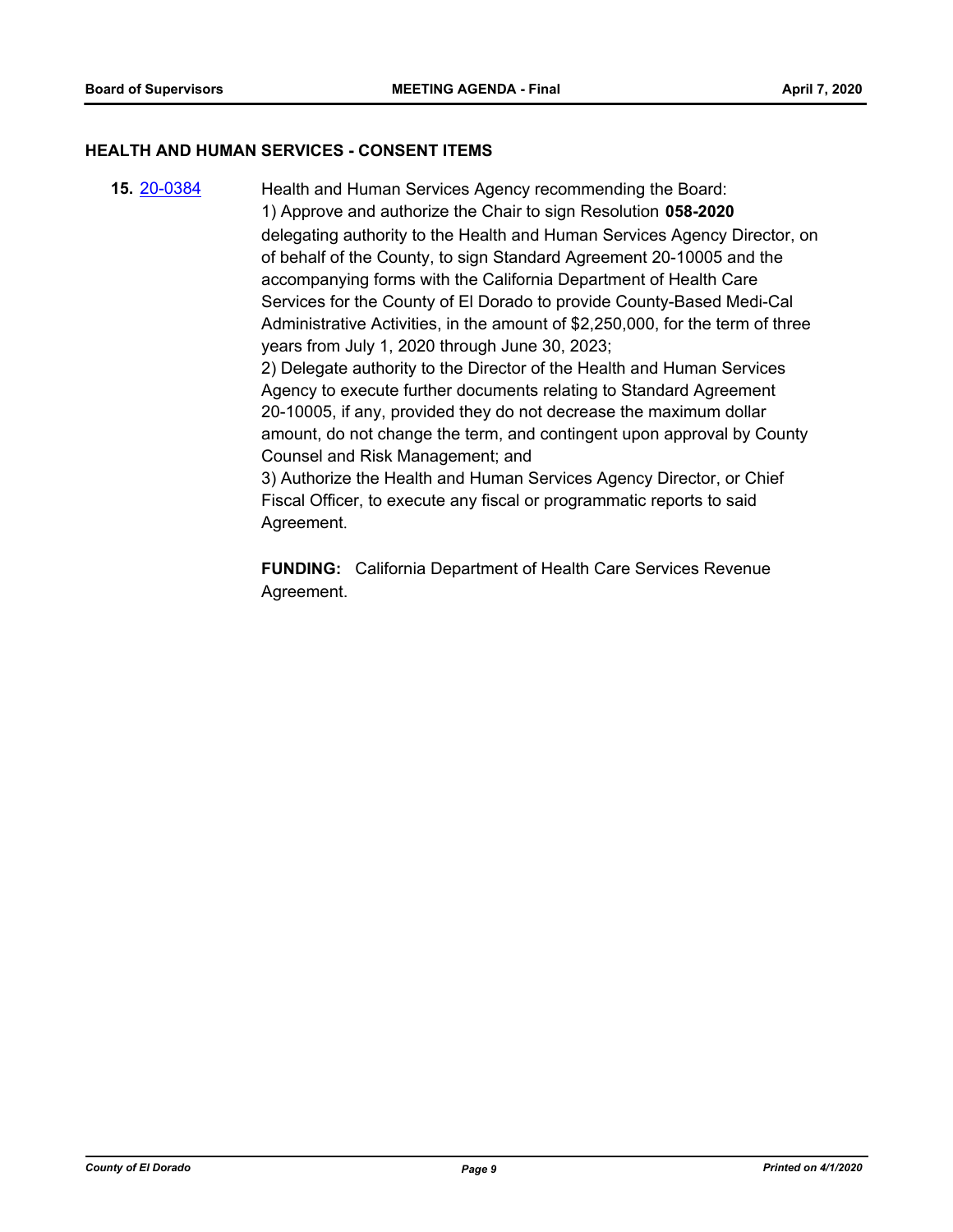## **LAND USE AND DEVELOPMENT - CONSENT ITEMS**

| 16. 19-1728 | Department of Transportation recommending the Board take the following<br>actions related to the Country Club Heights Erosion Control Project -<br>Phase 3, Capital Improvement Program Project 95191:<br>1) Adopt the California Environmental Quality Act Initial Study with<br>Proposed Mitigated Negative Declaration; and<br>2) Approve the Country Club Heights Erosion Control Project - Phase 3 as<br>described in the California Environmental Quality Act document. |
|-------------|-------------------------------------------------------------------------------------------------------------------------------------------------------------------------------------------------------------------------------------------------------------------------------------------------------------------------------------------------------------------------------------------------------------------------------------------------------------------------------|
|             | <b>FUNDING:</b> United States Forest Service (51% - Federal), Tahoe<br>Regional Planning Agency Water Quality/Stream Environment Zone<br>Mitigation (6% - Local), and California Tahoe Conservancy (43% - State).                                                                                                                                                                                                                                                             |
| 17. 20-0376 | Department of Transportation recommending the Board approve and<br>authorize the Chair to sign a budget transfer adjusting the budget for Fiscal<br>Year 2019/20 to allow for the transfer of prior year revenues in the Road<br>District Tax account to the Road Fund. (4/5 vote required)                                                                                                                                                                                   |

**FUNDING:** Road District Tax Revenues.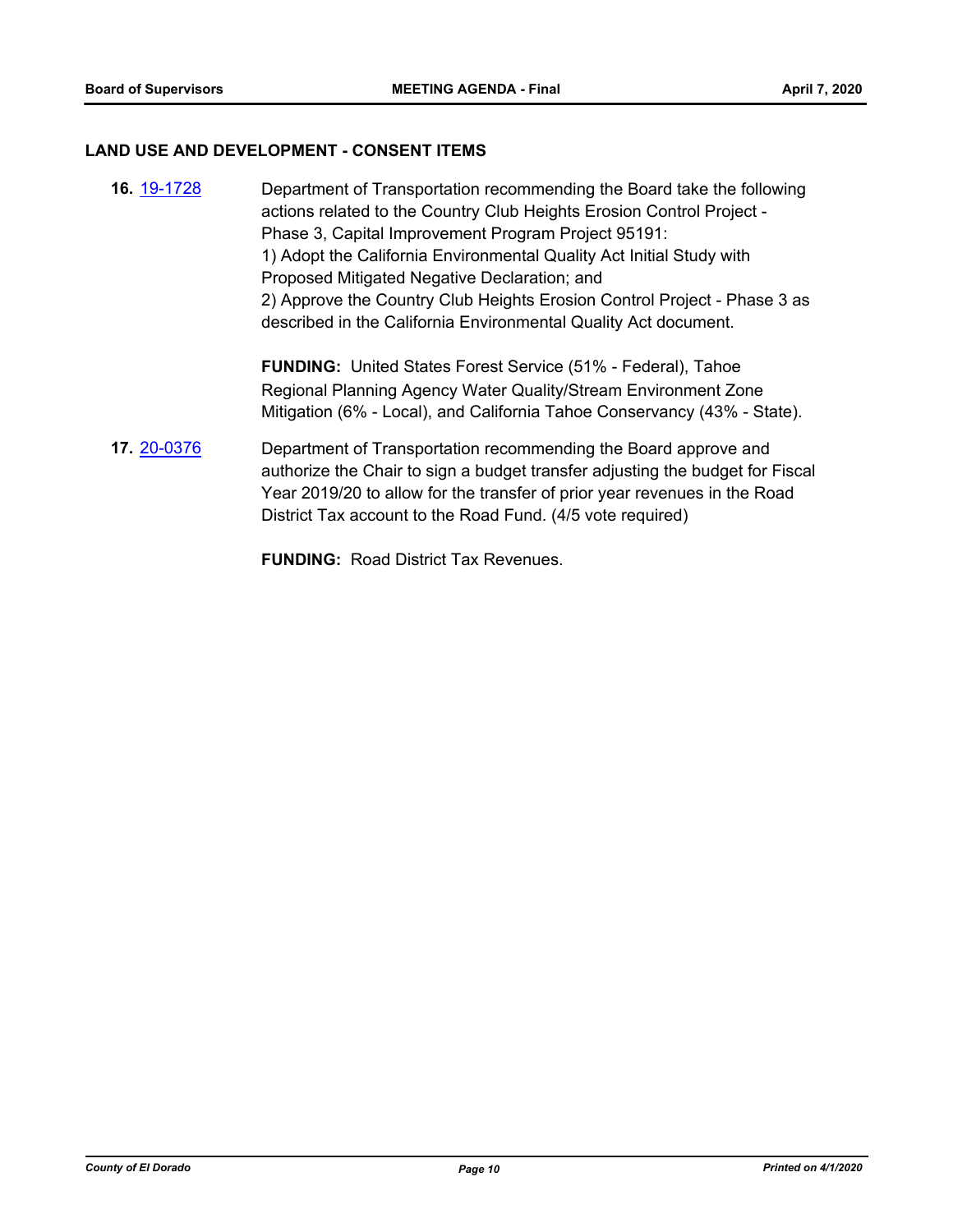#### **LAW AND JUSTICE - CONSENT ITEMS**

**18.** [20-0300](http://eldorado.legistar.com/gateway.aspx?m=l&id=/matter.aspx?key=27505) Sheriff's Office recommending the Board approve and authorize the Chair to sign a Governing Body Resolution **059-2020** for allowing the Sheriff's Office to access state and federal level summary criminal history information for employment, licensing related to special business licenses and Commercial Cannabis Use Permits or certification permits.

#### **FUNDING**: N/A

**19.** [20-0412](http://eldorado.legistar.com/gateway.aspx?m=l&id=/matter.aspx?key=27618) Sheriff's Office recommending the Board approve and authorize the Chair sign Amendment IV for Agreement 356-O0010 (FENIX 669) with Global Tower Assets III, LLC. changing the remittance address for payments retroactively.

#### **FUNDING:** N/A

### **END CONSENT CALENDAR**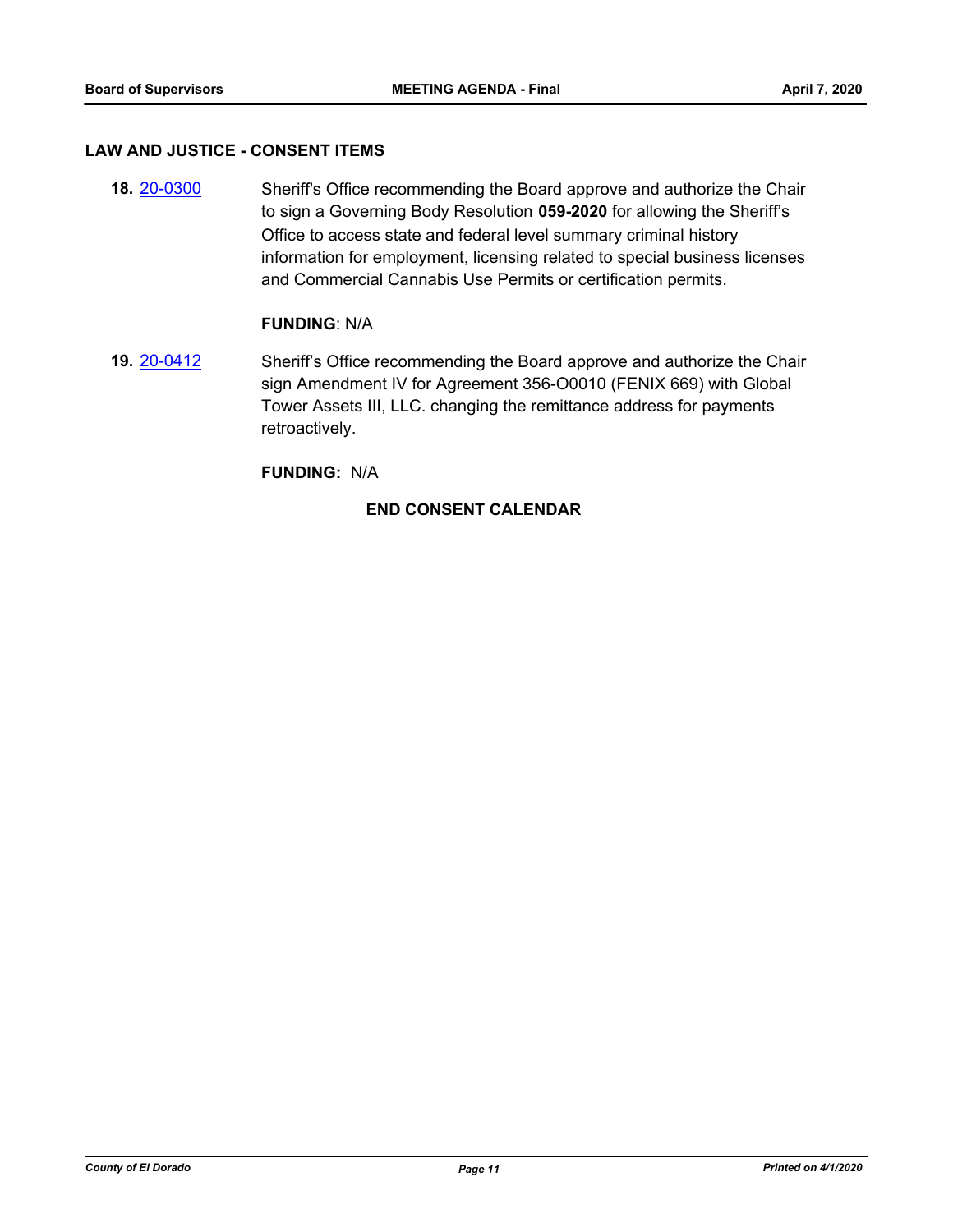#### **10:00 A.M. - TIME ALLOCATION (Items will not be heard prior to the time stated)**

**20.** [19-1878](http://eldorado.legistar.com/gateway.aspx?m=l&id=/matter.aspx?key=27202) HEARING - Sheriff's Office recommending the Board adopt and authorize the Chair to sign Ordinance **5120** to establish a Coroner fee schedule to become effective 30 days from the adoption of the amendment of Title 8, Chapter 20.100 Coroner Fees El Dorado County Code of Ordinances. (Est. Time: 15 Min.)

**FUNDING:** General Fund Revenue.

## **11:00 A.M. - TIME ALLOCATION (Items will not be heard prior to the time stated)**

**21.** [20-0447](http://eldorado.legistar.com/gateway.aspx?m=l&id=/matter.aspx?key=27653) Supervisor Veerkamp recommending the Board: 1) Approve and authorize his signature on a Proclamation recognizing April 2020 as Sexual Assault Awareness Month; and 2) Remind everyone to watch for the rescheduled date for the "Walk a Mile in Her Shoes" fundraising event to be held later this summer at 10:00am at Town Hall in Placerville. (Est. Time: 10 Min.)

#### **ITEMS TO/FROM SUPERVISORS**

**CAO UPDATE**

**ADJOURNMENT**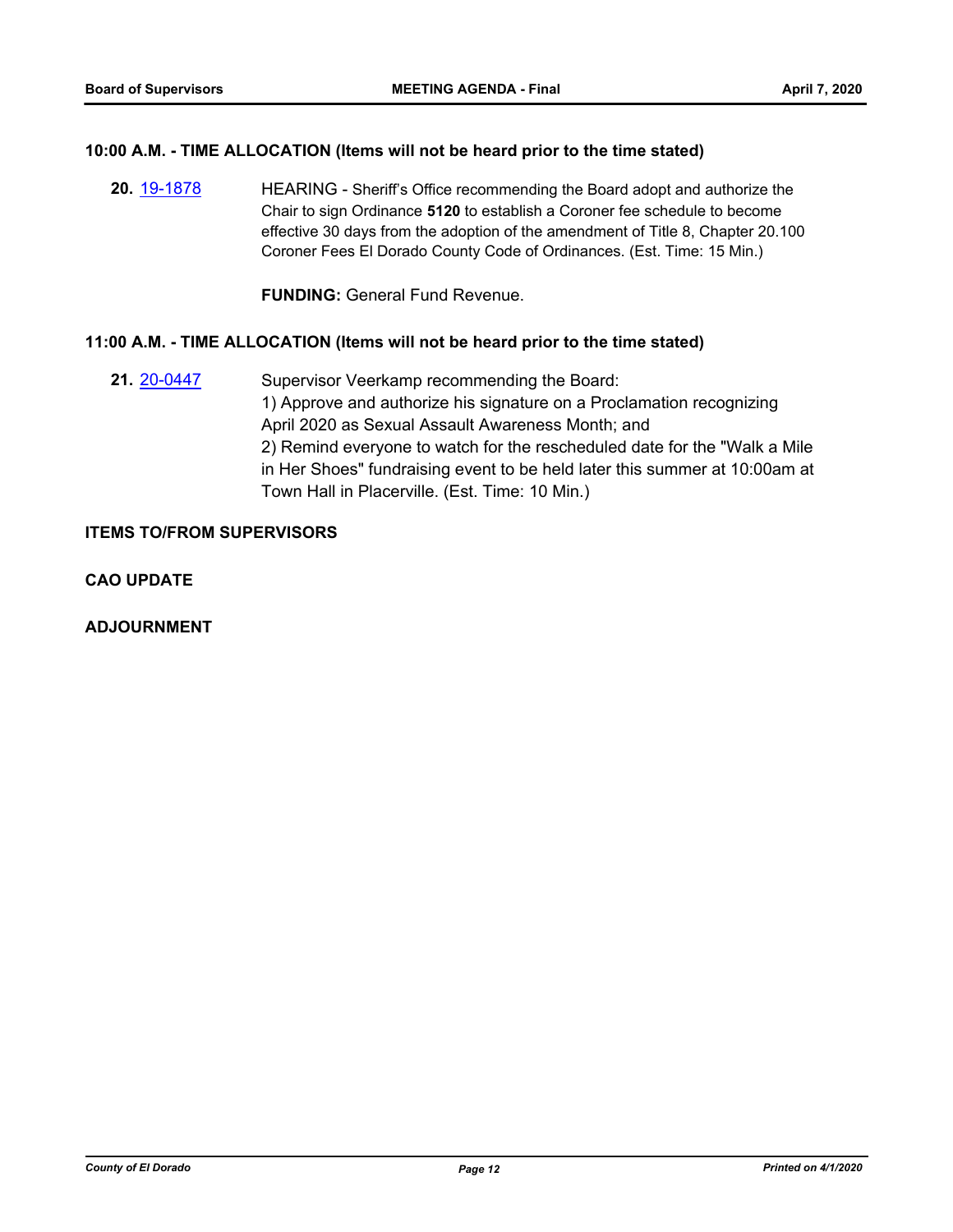## **CLOSED SESSION**

**22.** [20-0498](http://eldorado.legistar.com/gateway.aspx?m=l&id=/matter.aspx?key=27704) **Conference with Legal Counsel - Significant Exposure to Litigation** pursuant to Government Code Section 54956.9(d)(2). Title: Number of potential cases: (1). (Est. Time: 20 Min.)